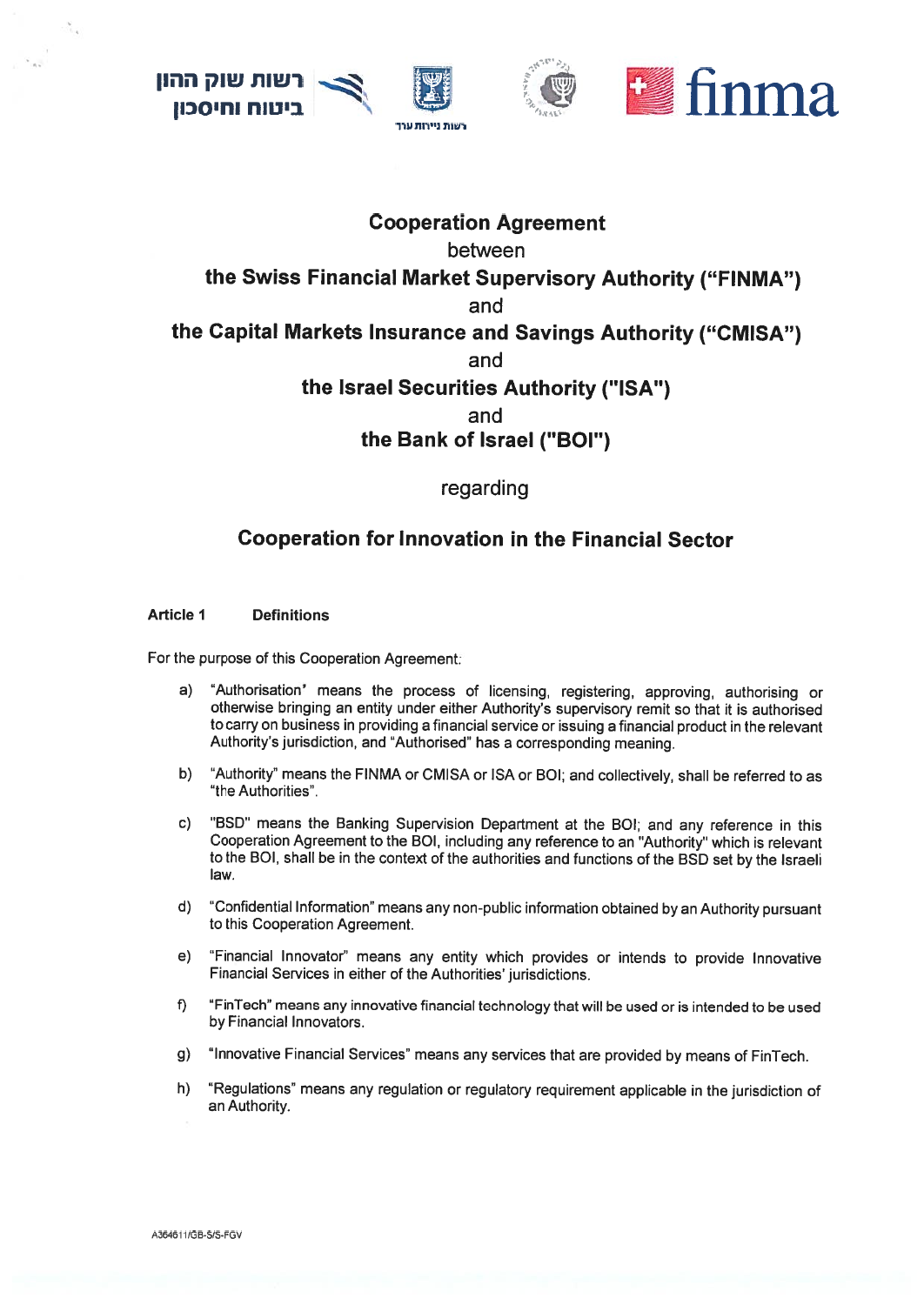

## Article <sup>2</sup> Purpose of the Cooperation Agreement

- 1. The Authorities intend to cooperate with the aim of encouraging and enabling innovation in their respective financial services industries and of supporting Financial Innovators in meeting the Regulations in each others jurisdictions as may be required to offer Innovative Financial Services in the respective financial markets. To this end, they have established or will establish <sup>a</sup> specific FinTech-friendly environment and specific FinTech functions, as set forth below.
- 2. The Authorities believe that by cooperating with each other, innovation in financial services, investor protection and subsequently competitiveness will be enhanced in their respective markets.
- 3. Lnhanced cooperation between the Authorities is intended to facilitate Financial Innovators to enter and provide Innovative Financial Services in the other jurisdiction.

### Article <sup>3</sup> FinTech functions provided by the Authorities

- 1. FINMA encourages innovation and competitiveness in the Swiss financial market. FINMA is consistently removing unnecessary regulatory hurdles that may hinder Financial lnnovators' market entry. lt is also enabling Financial Innovators to have swift access to the Swiss financial market by providing specific suppor<sup>t</sup> which includes:
	- a) <sup>A</sup> FinTech Desk as <sup>a</sup> single point of contact for Financial Innovators;
	- b) Specific assistance for Financial Innovators in understanding the Swiss regulatory framework and in establishing whether their business model requires Authorisation;
	- c) <sup>A</sup> dedicated contact person for Financial Innovators during the pre-Authorisation or Authorisation process or both.

FINMA provides suppor<sup>t</sup> to all Financial Innovators irrespective of whether they are domiciled in Switzerland or abroad.

- 2. CMISA is set to promote and enable the technological and business innovation in the area of financial services. CMISA published its digital vision in which CMISA encourages initiatives and investments in FinTech and in current existing process. CMISA assigned a dedicated contact person that is in charge for:
	- a) Facilitate the relevant Israeli regulatory regime for Fintech and InsureTech innovators. At the same time, CMISA removes regulatory hurdles that might hinder financial innovation.
	- b) Specific assistance for Financial lnnovators in understanding the Israeli regulatory framework.
	- c) Transfer CIMSA's database to open sources.
	- d) Support innovators during the pre-Authorisation or Authorisation process or both.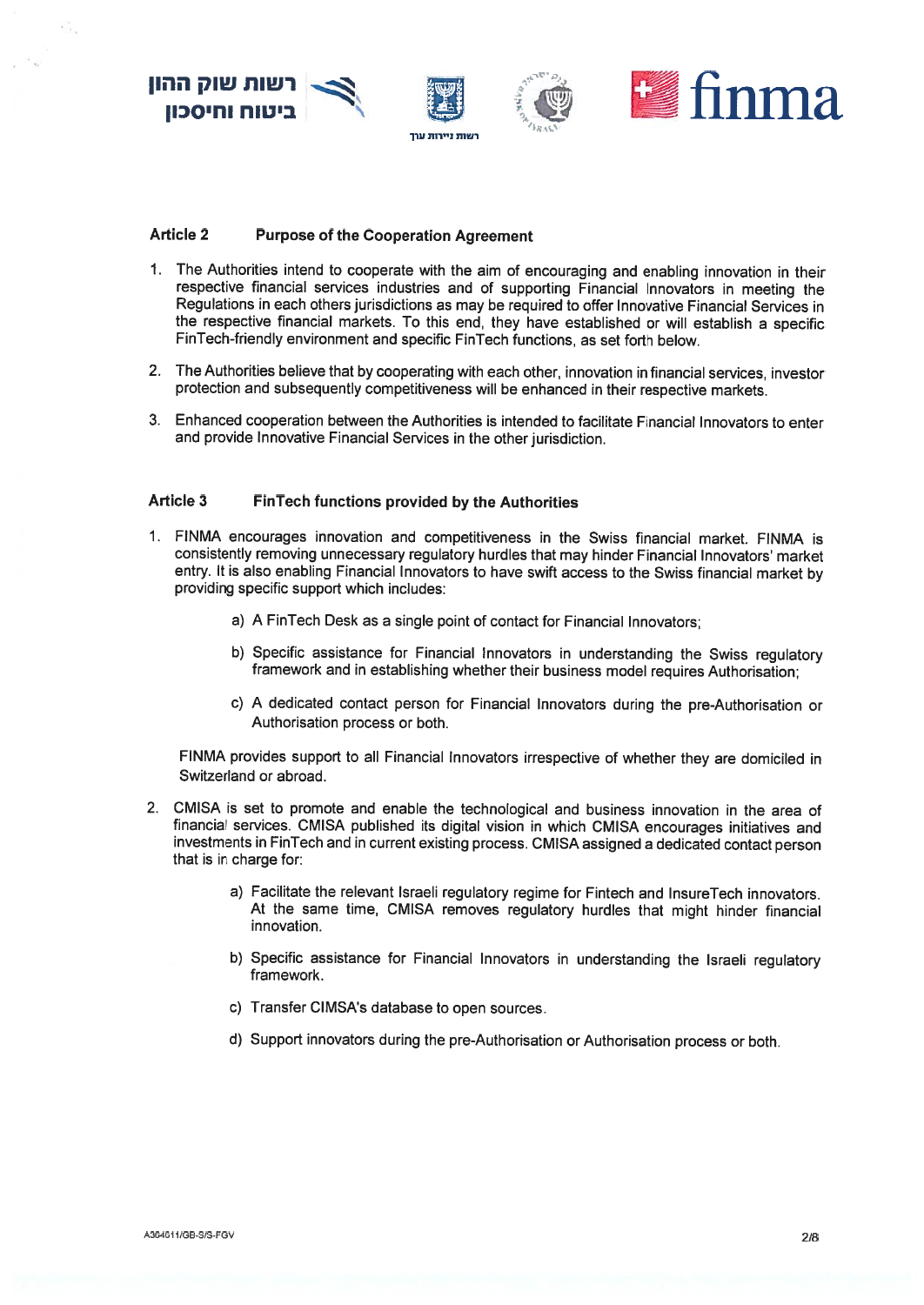

- 3. ISA is set to promote and enable the technological and business innovation in the area of financial services. ISA will assign a dedicated contact person that will be in charge for:
	- a) Specific assistance for Financial Innovators in understanding the Israeli regulatory framework as weil as supervisory practices and how they apply to them.
	- b) Support Financial Innovators during the pre-Authorisation or Authorisation process or both.

ISA regularly screens and reviews the relevant Israeli regulatory regimes applicable to Fintech and considers adjusting the Regulations, in different ways, including by way of interpretation, all for the purpose of enabling and promoting Fintech.

4. The BSD, at the BDI, encourages competitiveness and technological innovations for banking services. The BSD established <sup>a</sup> Technology and Innovation Division to suppor<sup>t</sup> the major technological innovations taking <sup>p</sup>lace and those anticipated for the coming years. This Division also serves as <sup>a</sup> proactive and professional guide for the banks and the credit card companies in navigating the technological changes.

- a) BSD will assign <sup>a</sup> contact person who will be in charge of assisting Financial Innovators in understanding the Israeli regulatory framework;
- b) BSD will consider removing any unnecessary regulatory hurdles that may hinder financial innovation;
- c) BSD will suppor<sup>t</sup> the Financial Innovators during the pre-Authorisation or Authorisation process.

#### Article <sup>4</sup> Principles for cooperation

- 1. The Authorities agree to cooperate for the purpose and within the scope of this Cooperation Agreement.
- 2. This Cooperation Agreement is <sup>a</sup> statement of intent of the Authorities and accordingly does neither create any enforceable rights nor is it intended to create any binding legal obligations, or to fetter the discretion of the Authorities in any way in the discharge of their functions. This Cooperation Agreement is subject to the domestic laws and regulations of each Authority and does not modify or supersede any laws or regulatory requirements in force or appiicable in Switzerland or in Israel.
- 3. This Cooperation Agreement is intended to compiement, but not affect ot alter the terms and conditions of any other multilateral or bilateral arrangements concluded between the Authorities or between the Authorities and third parties.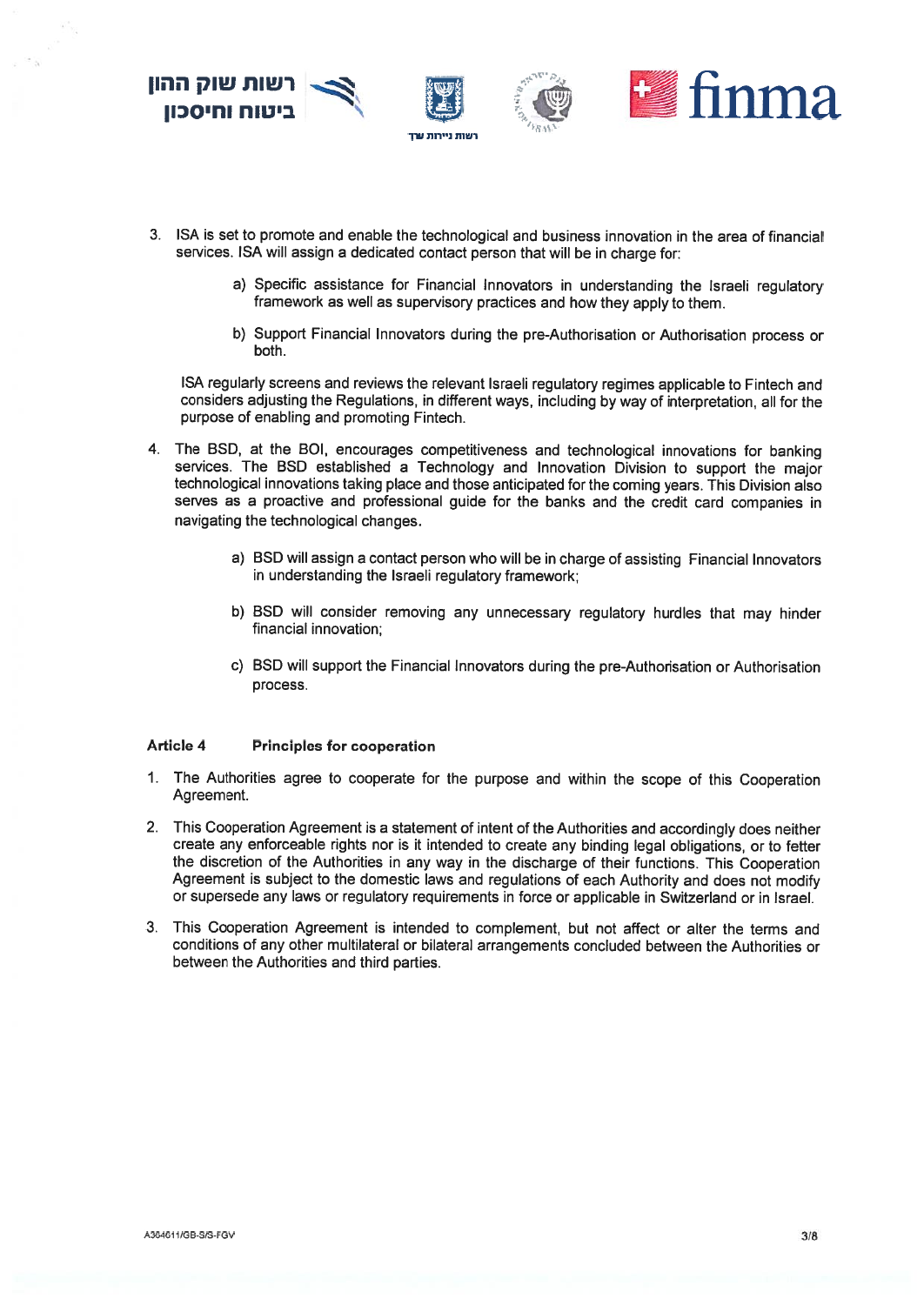



#### Article 5 Scope of cooperation

1. Information sharing

The Authorities intend, as appropriate, to exchange information about:

- a) Regulatory and policy issues on innovation in financial services;
- b) Emerging market trends and developments;
- c) Any other relevant issues on FinTech.
- 2. Support to Financial Innovators

Each Authority will provide Financial Innovators originating from the other jurisdiction with the same level of support that it provides to Financial Innovators originating from its own jurisdiction. The suppor<sup>t</sup> offered by the Authorities to Financial Innovators includes:

- a) A dedicated team and/or <sup>a</sup> dedicated contact for Financial Innovators;
- b) HeIp for Financial Innovators to understand the regulatory framework in the relevant Authority's jurisdiction, and how it applies to them;
- c) Assistance during the pre-Authorisation application <sup>p</sup>hase to:
	- i. Discuss the Authorisation application process and any regulatory issues that the Financial Innovator has identified; and
	- ii. Help the Financial Innovator to understand the relevant Authority's regulatory regime and what it means for them.
- d) Support during the Authorisation process, including the allocation of Authorisation staff to consider the application that are knowledgeable about financial innovation in their respective markets.

#### 3. Dialogue on Ein Tech and Innovative Financial Services

Representatives of the Authorities intend to meet or hold conference calls, where necessary, to discuss issues of common interest and share their experience in FinTech and Innovative Financial Services.

Representatives of Financial Innovators may be invited to such meetings or conference calls provided both Authorities participating in the relevant discussion agree to the invitation being extended to the representatives of Financial Innovators.

4. Expertise sharing

Each Authority may allow its staff as appropriate, to <sup>g</sup>ive presentations and conduct training sessions for the other Authorities to share expertise and knowledge.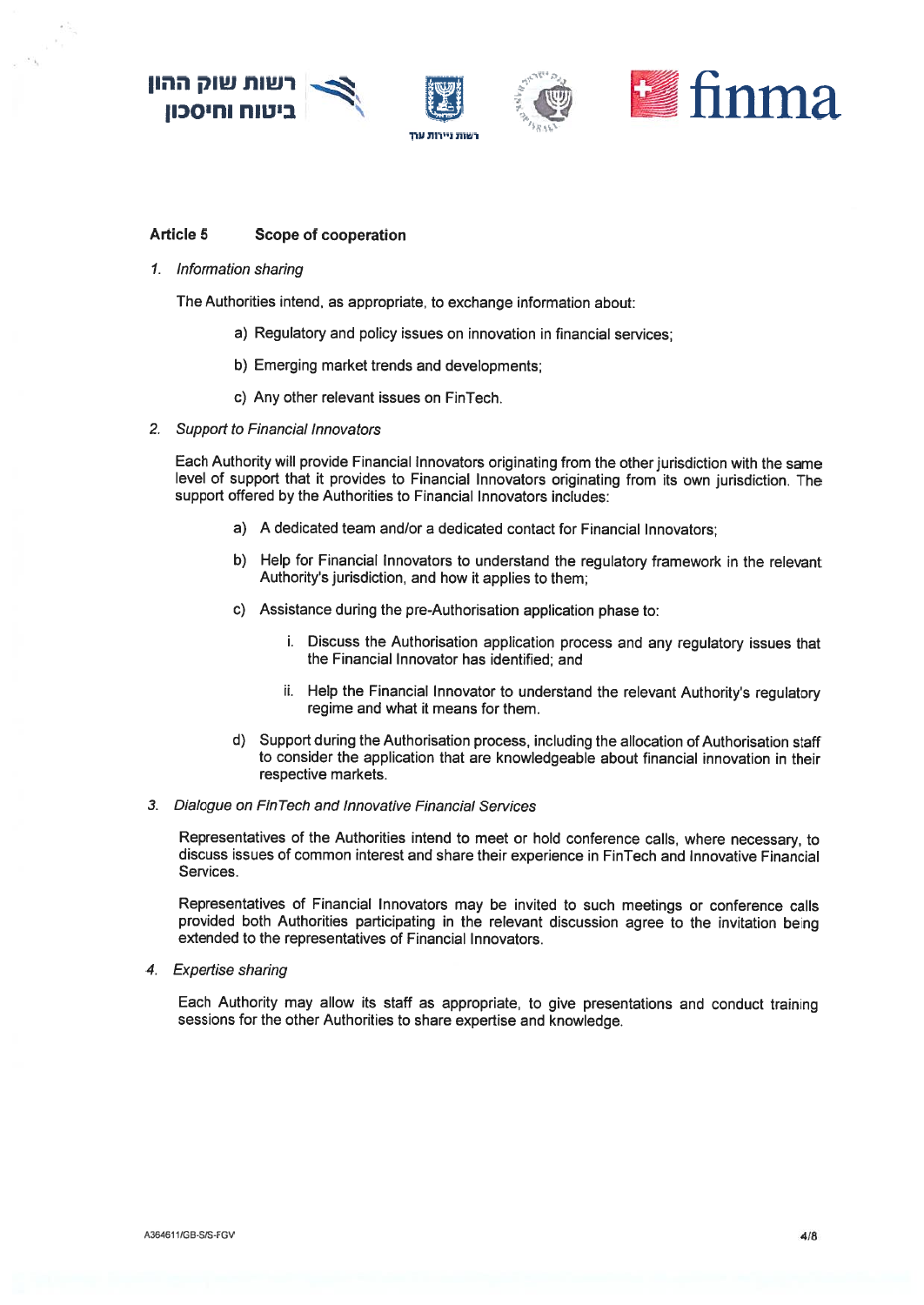

## Article 6 Permissible use of information and confidentiality

- 1. The Authorities confirm that all persons dealing with, or having access to, Confidential Information are bound by the obligation of professional or official secrecy.
- 2. The Authorities agree to use Confidential Information disclosed to it by the other Authorities only for the purposes for which the Confidential Information was disclosed.
- 3. If an Authority intends to use or disclose any Confidential Information provided to it by the other Authorities for purposes other than those for which such Confidential Information was provided, the Authority should seek prior written consent from the other Authorities, which provided the information
- 4. If an Authority is required by law to disclose any Confidential Information provided to it by the other Authorities without obtaining prior written consent from the other Authorities, the Authority which is required to make the disclosure should make its best efforts to protect confidentiality, use all reasonable legal means to resist disclosure and inform the other Authorities to the extent possible and without undue delay of the disclosure.

## Article 7 Contact points

To facilitate cooperation under this Cooperation Agreement, each Authority will designate <sup>a</sup> contact point as specified in Appendix A.

## Article 8 Entry into force, amendments and termination

- 1. This Cooperation Agreement will enter into force on the date of execution.
- 2. This Cooperation Agreement may be amended in writing if the Authorities agree in writing to do so.
- 3. Either Authority may terminate the Cooperation Agreement by <sup>g</sup>iving <sup>30</sup> days' advance written notice to the other Authorities.
- 4. In the event of termination, Confidential Information obtained under this Cooperation Agreement should continue to be treated in accordance with Article 6.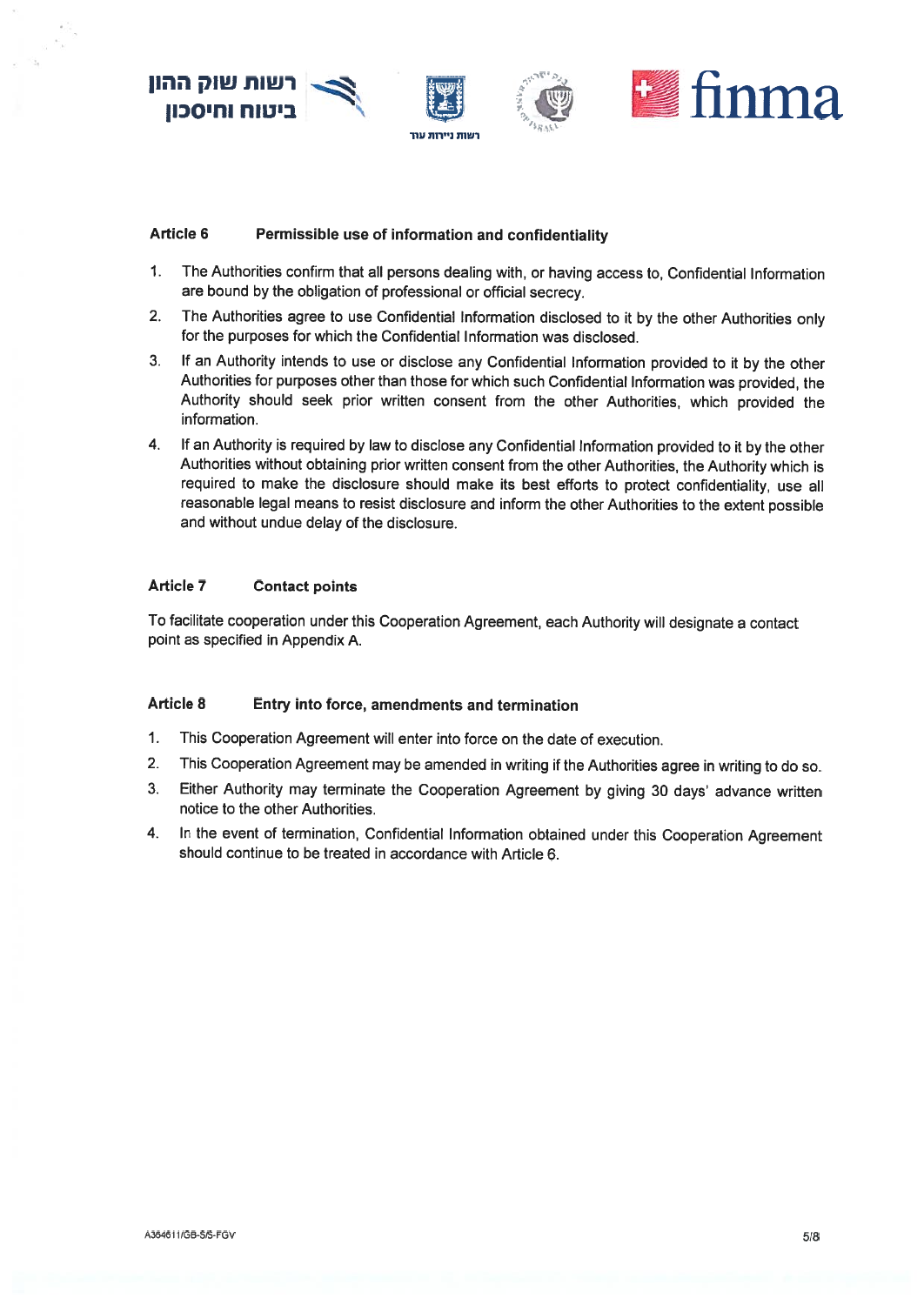

For the Swiss Financial Market Supervisory Authority FINMA

Ir. Michael Loretan<br>Head of Assel Management Head of Shateric services Signed in Bern on ..............................

Signed in Bern on 15/3/

For the Capital Markets Insurance and Savings Authority

Dorit Sulingar Director General

Signed in Jerusalem on ...... 14.5.12

**For Israel Securities Authority** 

(. 111<br>f Guetta,

Signed in Jerusalem on  $28 - 5 - 18$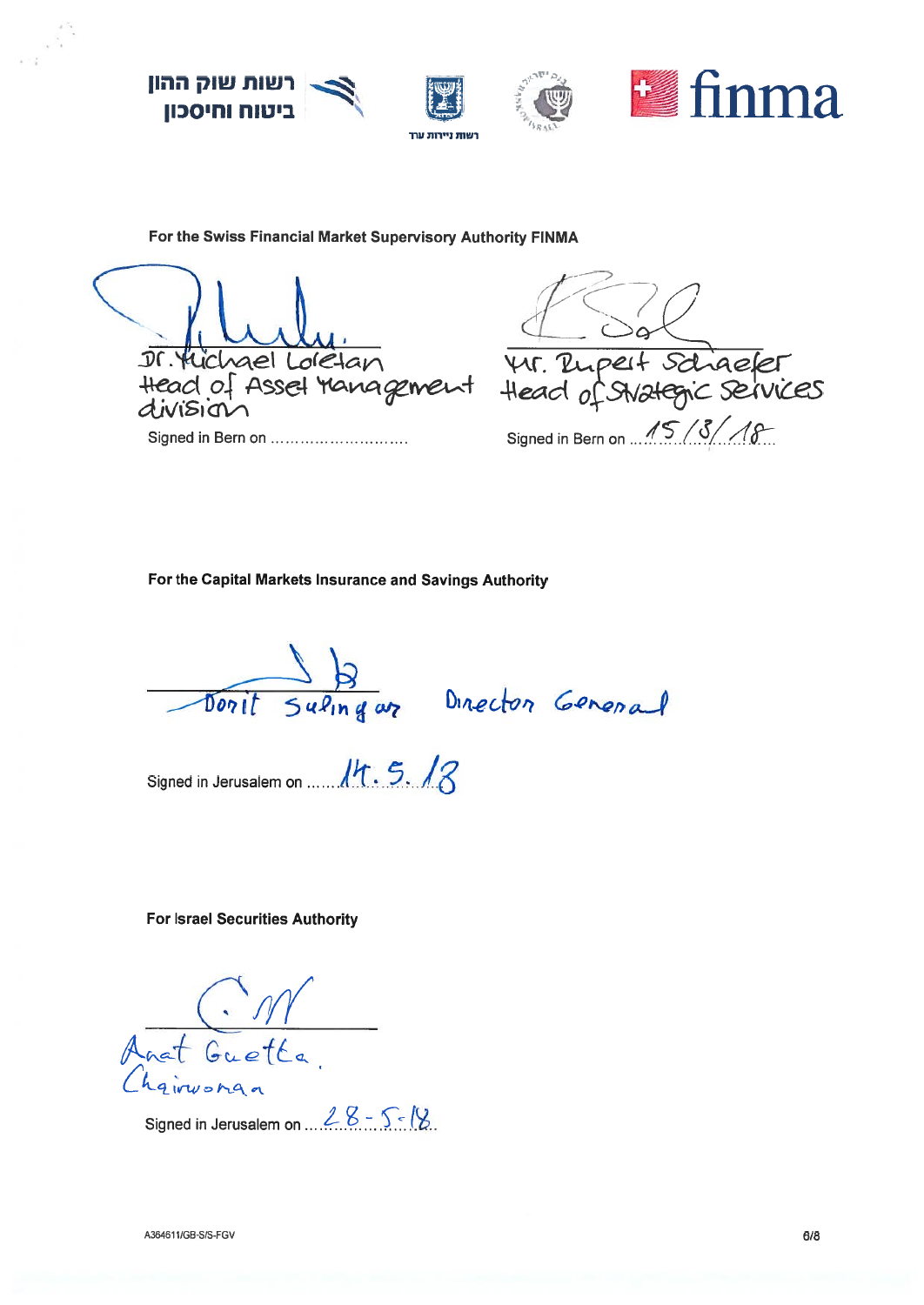| רשות שוק ההון ביטוח וחיסכון







For the Bank of Israel

Hedra Ber.<br>Dr. Hedra Ber<br>Supervisor of Banks

Signed in Jerusalem on ........ 22 5 18